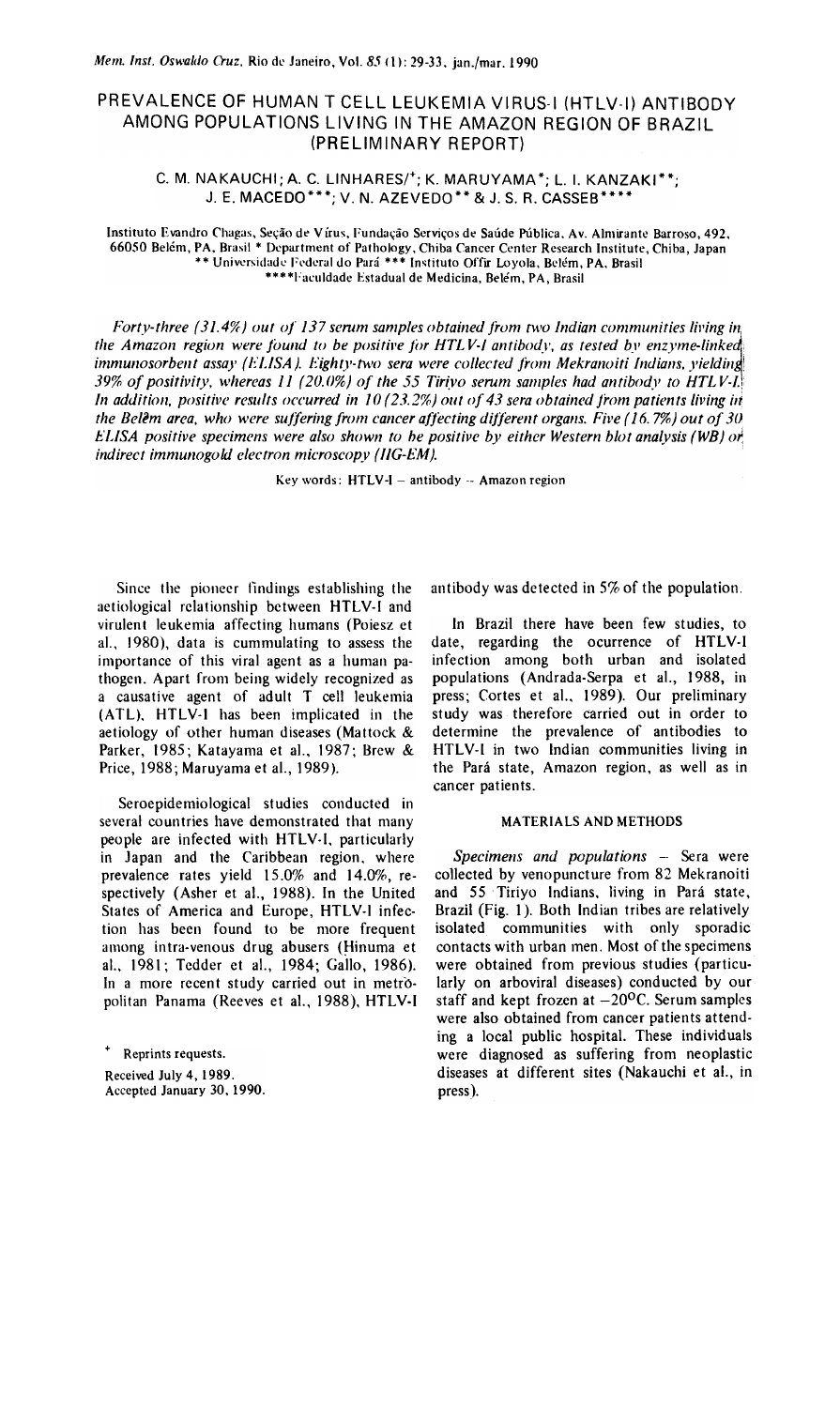$\frac{1}{2}$ PARA **STATE MEXPANS** 

Fig. 1: map of Pará state, Brazil, showing the situation of study communities.

Specimens from all age groups were obtained from both Indians and cancer patients. In the former group 51 (37.2%) were from children aged 0 to 14 years,  $62$  (45.2%) from young adults (15 to 49 years old),  $6(4.4%)$  from those aged 50 years or more and 18 (13.2%) from individuaIs with unknown ages; in the latter, 6 (13.9%) serum samples were drawn from patients O to 14 years of age, 22 (51.2%) from young adults (15 to 49 years of age) and ] 5 (34.9%) from those aged 50 years or more.

Laboratory methods  $-$  All laboratory tests were performed at the Department of Pathology, Chiba Cancer Center Research Institute, Chiba, Japan. ELISA was carried out as essentially described by Burrells & Dawson (1982) and virus preparation was obtained from culture fluid harvested from Lma-66 cell line (Maruyama et aI., 1982), followed by partial purification through sucrose density gradient centrifugation. Briefly, a 96-well microtiter plate was sensitized with the virus preparation at an optimal dilution  $(300 - 800$  ng per well) in 0.05 M carbonate buffer pH 9.6, for 60 min at room temperature (RT), and fixed with 3% glutaraldehyde for 15 min at 4oC. Plates were then thoroughly washed with phosphate buffered saline (PBS) containing 0.05% Tween 20 pH 7.2 (PT) and blocked with  $1\%$  bovine serum albumin (BSA) in PBS. Following another washing with PT, serum samples diluted 1:100 in PT containing 0.1% BSA (PTB) were added to the wells and incubated for 60 min at RT. After washing again, rabbit anti-human IgG conjugated with peroxidase (Miles Scientific, Naperville, IL) was added and plates incubated for 60 min at RT. The enzyme substrate [2-2' -Azino-di (3-ethylbenzathiazoline sulfonic acid) diammonium salt] was then added. After incubation for  $10$  min at RT, the reaction was stopped with 0.1 M hydrofluoric acid, pH 3.3. Values of absorbance were determined by using a 410 nm filter. Ali sera yielding values of optical density equal or greater than 0.3 were regarded as positive (Maruyama et ai., 1989). Ali ELISA tests regularly included both positive and negative controls. In each set of tests 3 positive control sera were used, as follows: monoclonal antibody (MoAb) to p 19 (obtained from CPI, Buffalo, NY), MoAb to p 24 (obtained from Ou Pont, Billerica, MA) and serum sample from an ATL patient; in addition, a serum sample from a normal person was routinely used as a negative control.

Thirty ELISA positive specimens were further examined by either Westem blot analysis (WB) (Katayama et aI., 1987) and immunogold electron microscopy (lIG-EM) (Maruyama et aI., 1989). ln the WB MoAbs to HTLY-I p 19 (obtained from CPI, Buffalo, N. Y) and  $p$  24 (obtained from Du Pont, Billerica, MA) were routinely used.

### **RESULTS**

Fifty-three sera (29.4%) of the 180 tested for the presence of HTLV-I antibody were shown to be positive, as shown in Table I. Among Mekranoiti and Tiriyo Indians, percentages of seropositivity were respectively 39.0% and 20.0%. The frequency of HTLV-I antibody among patients with neoplastic diseases was 23.2%; 5 (50.0%) out of the 10 seropositive patients were females suffering from cervix cancer. Thirty ELISA-positive serum samples (19 from Indians and 11 from cancer patients) were also tested by either WB or IIG-EM; of these, 5 (16.7%) were found to be positive by the latter two techniques: 4 from cancer patients and 1 from an Indian. In Table II the 5 confirmed ELISA-positive sera are compared with results obtained from WB (p 15, p 19 and p 24 proteins); one of them ("C") was found to be positive for alI proteins as welI as by IIG-EM.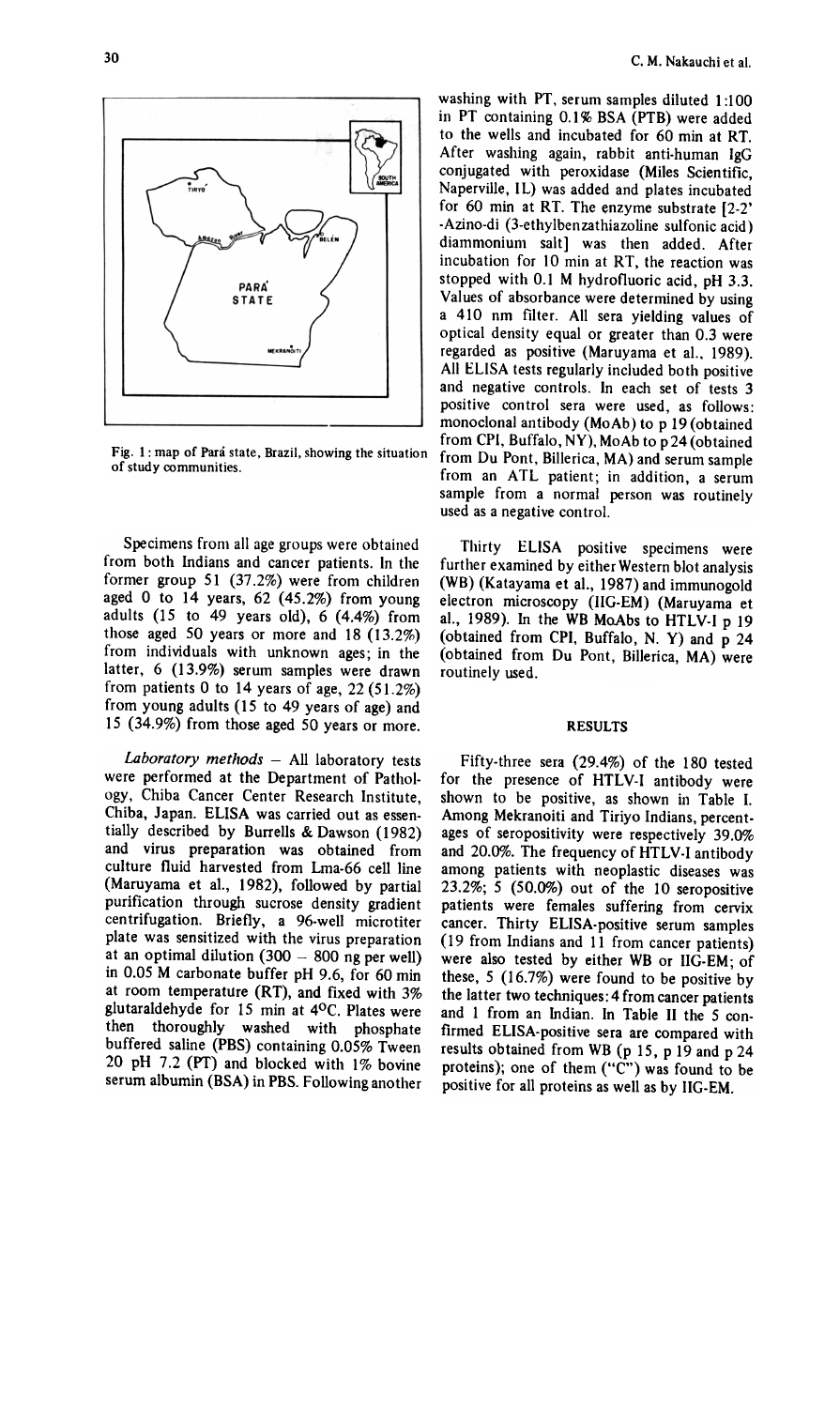

Fig. 2: Western blots of HTLV-I with different sera - A: serum from a Brazilian patient with cancer of uterine cervix (# 97, M. P. R., Belém, Pará) tested at 1:20 dilution. B: serum from a Brazilian patient with cancer of uterine cervix (# 226, A. A. M. C., Benfica, Pará) tested at 1:20 dilution. C: serum from a Brazilian patient with osteosarcoma of rib (# 186, G. C. C., Icoaraci, Pará) tested at 1:20 dilution. D:serum from a Japanese patient with ATL tested at 1:20 dilution. E: mouse monoclonal antibody to HTLV-I p 19. F: mouse monoclonal antibody to HTLV-I p 24.

## Frequency of HTLV-I antibody in serum samples collected from Amazonian populations, as determined by ELISA

| No.<br>positive | No.<br>tested | %    |
|-----------------|---------------|------|
|                 |               |      |
| 32              | 82            | 39.0 |
|                 |               |      |
| 11              | 55            | 20.0 |
| 10              | 43            | 23.2 |
| 53              | 180           | 29.4 |
|                 |               |      |

## TABLE TABLE 11

## Correlation or ELlSA positivity with Westem blot (WB) and indirect immunogold electron microscopy (IIG-EM) results in five sera

| No.     | No.    | %    | ELISA-positive | WB   |      |      | <b>IIG-EM</b> |
|---------|--------|------|----------------|------|------|------|---------------|
| ositive | tested |      | sera<br>(O, D) | p 15 | p 19 | p 24 |               |
| 32      | 82     | 39.0 | A(0.59)        |      | ٠    |      |               |
|         |        |      | B(0.39)        | +    |      |      |               |
| 11      | 55     | 20.0 | C(1.21)        | ÷    | ۰    |      |               |
| 10      | 43     | 23.2 | D(0.38)        |      | ٠    |      |               |
|         |        |      | E(1.01)        |      | +    | ۰    |               |

 $O. D.$  = optical density.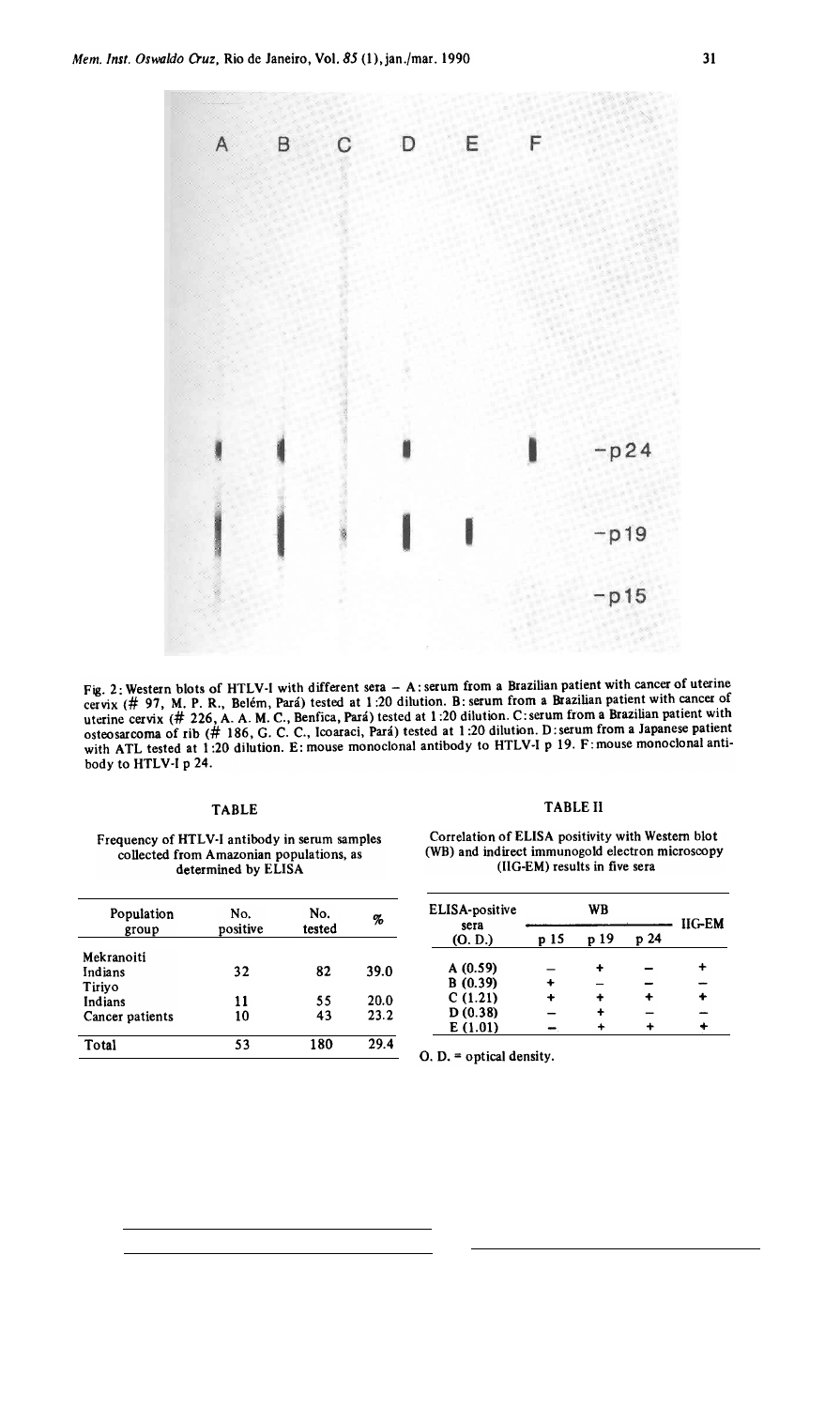Among sera collected from Indians there were no significant differences in comparing positivity for HTLY-I antibody and age-groups. On the other hand, there were no positive results when sera from cancer patients aged less than 15 years were tested.

Figure 2 shows the WB patterns obtained by testing serum samples from 3 cancer patients. Reactivities with viral peptides " $p$   $24$ " and "p 19" were observed in all tested sera, however, only one specimen produced a clear band against "p 15" viral peptide.

#### DISCUSSION

Although preliminary, our results strongly suggest that HTLV-I infection is frequent among both urban and isolated populations living in the Amazon region.

Serum samples collected from both children and adults of two relatively isolated Indian communities, yielded percentages of seropositivity  $-$  as tested by ELISA  $-$  which may indicate endemicity of HTLV-I. Cases of either ATL or lymphoma among these populations have not been recorded by health authorities in charge of their medical assistance. This leads us to justify the seropositivity based on two hypotheses. First, HTLV-I would be responsible for asymptomatic infections among Indians; previous studies (Varmus, 1988) have demonstrated that "although the number of cases of  $HTLV -$  associated leukemia and lymphoma is relatively small, many people are infected. especially in Japan and Caribbean and among intravenous drug users in U. S. and Europe". Second, it could be postulated that a HTLV-I antigenically related retrovirus circulates among these populations. inducing a group-specific humoral immune response which would be detected by using the conventional ELISA for HTLV-I antibody. Activation of immune polyclonal system by diseases such as malaria  $-$  a highly prevalent parasitic disease in the study  $area$  - might also be regarded as a possible source of non-specific ELISA results. This possibility can however be ruled out in those specimens whose specificity was assessed by either WB or IIG-EM. Our results showing that one (5.3%) out of the 19 ELISA-positive lndian sera was positive by either WB or IIG-EM diverge from those of Andrada-Serpa et aI. (in press), who found only 0.84% of positive

sera among 119 tested for the presence of anti HTLV-I antibody. .

The rate of seropositivity among cancer patients was 23.2% and 4 (36.4%) out of the 11 ELlSA-positive specimens tested by either WB or IIG-EM were shown to be positive by these two latter techniques. If compared with the results obtained by Andrada-Serpa et ai. (in press), our data show a much higher prevalence of anti-HTLV-I antibody among local patients. None of the patients whose sera gave positive results was suffering from ATL. Neoplastic tumours were recorded at several sites, cervix cancer being the most frequent.

On the basis of ELlSA results, the percentage of seropositivity among cancer patients was shown to be slightly lower if compared with the rate obtained from the whole Indian population. This difference should be further evaluated through a study involving larger sample sizes of both urban and Indian populations. In this context it should be mentioned that previous investigations (Maruyama et ai., 1989) have suggested that rates of HTLV-I antibody are more than 5 times prevalent among cancer patients than in normal individuaIs.

Our preliminary findings also raised the possibility that local strains are not homologous to those prevalent in Japan. The WB performed with some of our sera demonstrated that, unlike the Japanese ones, local sera reacted with viral peptide "p 15". This may indicate that antigenic composition of HTLV-I local strains differ slightly from that of viruses which circulate in Japan.

Further and broader studies on the occurrence of HTLV-I infection in our region are necessary, in order to assess the real magnitude of this viral agent as a human pathogen.

#### **ACKNOWLEGMENTS**

To Mr Francisco Teles Pantaleão and Mr Airton J. da Graça Teixeira for helping us in the collection of serum samples. To members of Department of Pathology, Chiba Cancer Center Research lnstitute, Chiba, Japan, for their excelent technical assistance.

#### REfERENCES

ANDRADA-SERPA, M. J.; DOBBIN, J. A.; GOMES, P.;LINHARES, D.;AZEVEDO, J. G.;HENDRIKS. J.; CLAYDEN, S. A.; RUMJANEK, V. M.; TED-